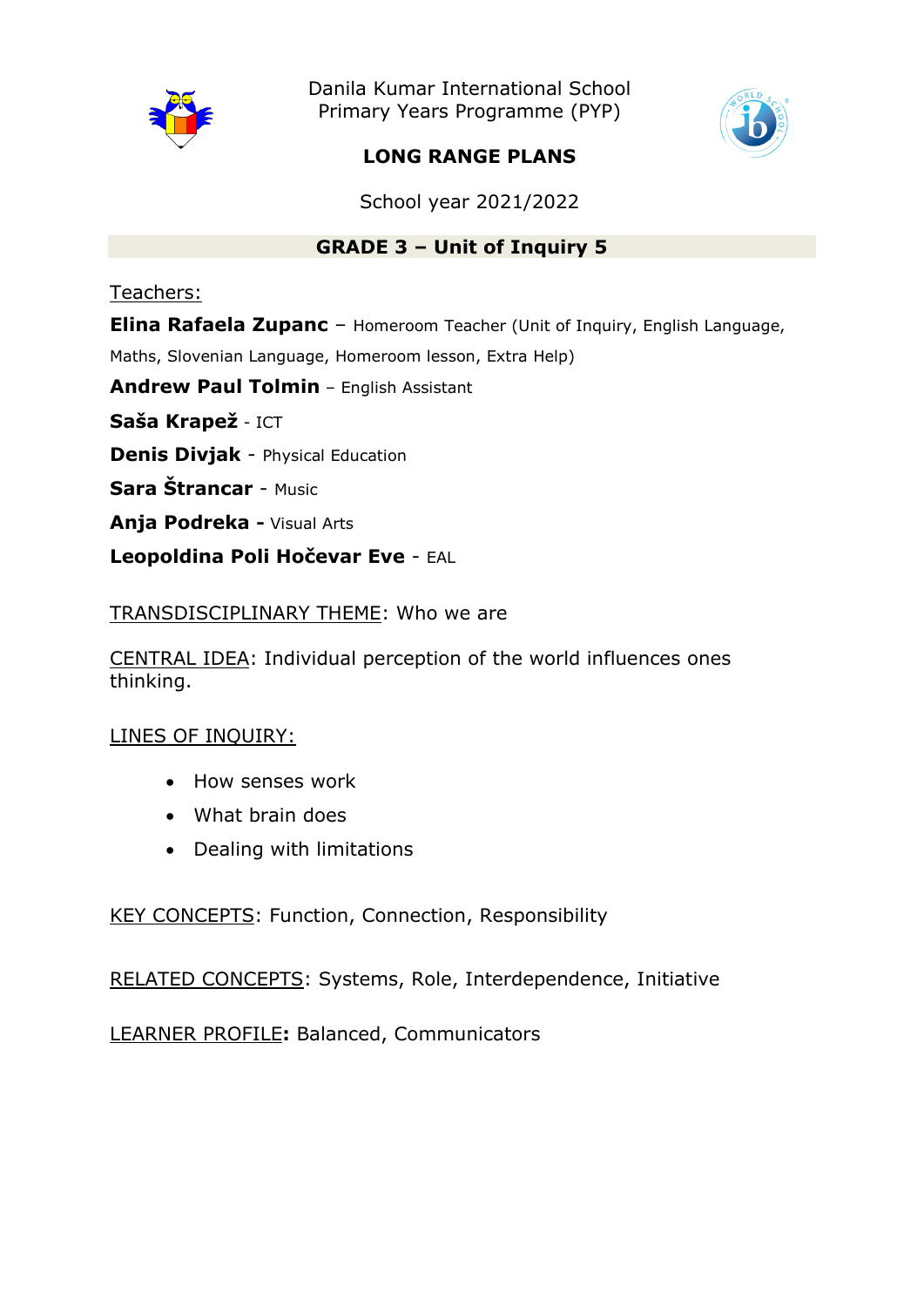## ATL:

## **Thinking skills**:

- Transfer skills (using skills and knowledge in multiple contexts)
- Reflection/metacognitive skills ((re)considering the process of learning)

## **Social skills:**

- Developing positive interpersonal relationships and collaboration skills (using self-control, managing setbacks, supporting peers).
- Developing social-emotional intelligence.

## **Communication skills:**

- Exchanging-information skills (listening, interpreting, speaking).
- Literacy skills (reading, writing and using language to gather and communicate information).
- ICT skills (using technology to gather, investigate and communicate information).

**Research skills:** observing, collecting data, recording data, organising data

- Information-literacy skills (formulating and planning, data gathering and recording, synthesizing and interpreting, evaluating and communicating).
- Media-literacy skills (interacting with media to use and create ideas and information).
- Ethical use of media/information (understanding and applying social and ethical technology).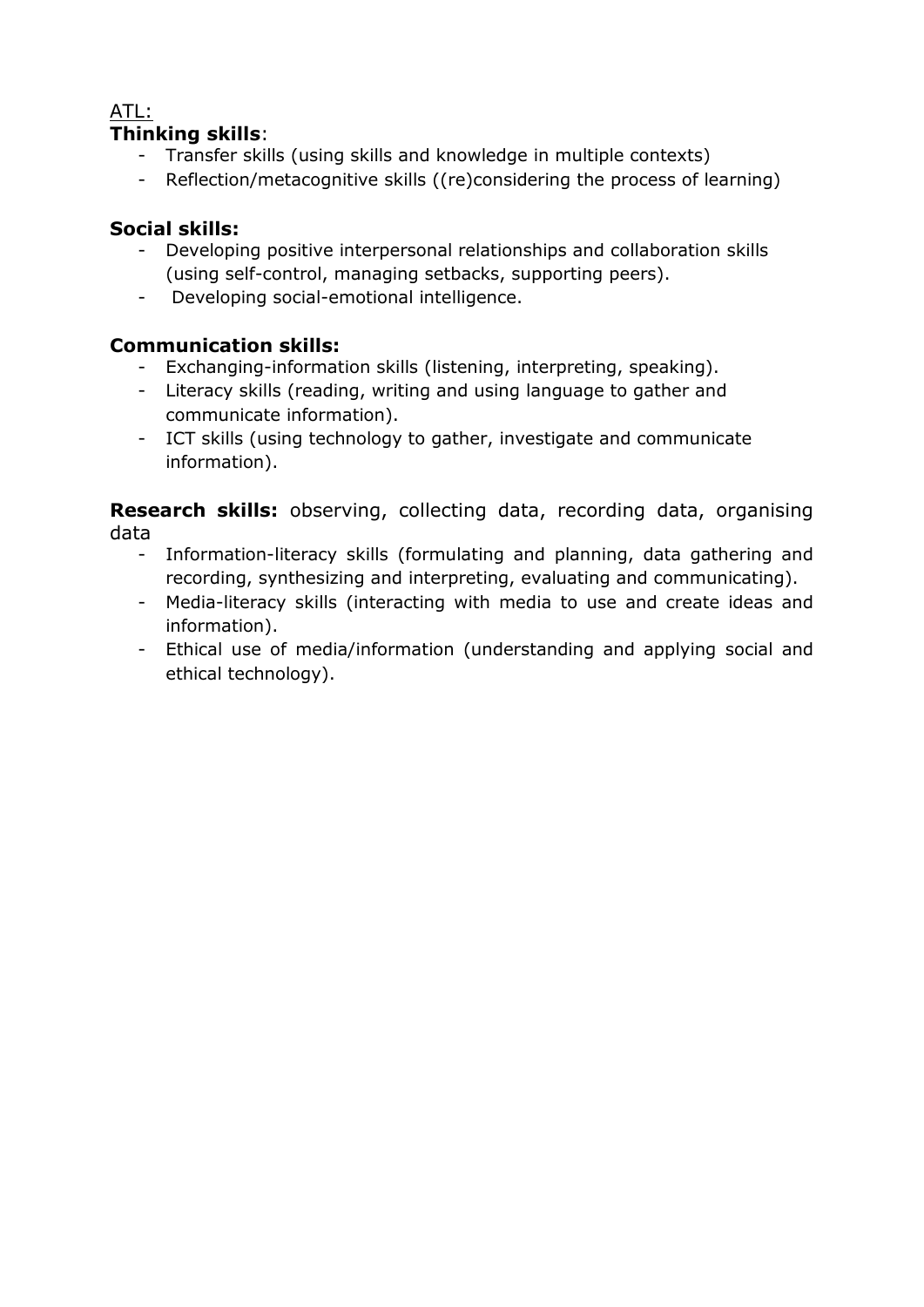#### **Taught within the Unit of Inquiry - learning through language (English)** ORAL LANGUAGE

Listening:

- Respect the power of language and its effect on others, showing sensitivity
- Listen appreciatively and responsively
- Listen for specific purpose in a variety of situations (e.g. Stories, poetry, drama, instructions, discussions, conversations)
- Listen responsively to stories read aloud in order to identify story structures and ideas

Speaking

- Understand that ideas and opinions can be generated, developed and presented through speech and work in pairs and groups
- Use language confidently, appropriately and with increasing accuracy
- Organise thoughts and feelings before speaking
- Use register, tone and voice level appropriately and purposefully
- Use a range of specific vocabulary to suit different purposes
- Use basic elements of drama, such as role, plot, focus, situation and space, to present ideas
- Develop ability to create and portray a character and sustain a role in a given situation
- Begin to select a vocabulary according to the audience and purpose
- Explain and discuss their own stories and writing with peers and adults
- Begin to communicate in more than one language
- Use more sophisticated storytelling skills showing an increasing awareness of structures and expression
- Begin to argue persuasively and defend a point of view
- Begin to paraphrase and summarise

#### VISUAL LANGUAGE:

Viewing and presenting

- Demonstrate an awareness of the presence of the media in the daily life of most people
- Demonstrate an understanding of the basic elements of a poster
- Study and interpret a still representation of a person/people (e.g. Photograph, painting, model), identify what is seen, describe the elements shown and analyse the picture
- Begin to use strategies to identify appropriate resources and find information in visual media
- Use critical and analytical skills to respond to communication media
- Search for, record and present information from a variety of media and texts
- Explore and use visual communication in order to express their own ideas and to interpret the ideas of others
- Begin to select the appropriate presentation format for their work
- Appreciate form and quality of presentation

#### WRITTEN LANGUAGE

Reading

- Recognise that there are more complex story structures than beginning, middle and end
- Make inferences and be able to justify them
- Read independently, with increasing fluency, accuracy and with understanding at grade level
- Engage daily in individual silent reading with concentration
- Use reading for pleasure, instruction and information
- Maintain a »reading reflections« journal
- Show an interest in a variety of fiction and non-fiction literature
- Recognise and appreciate different literary styles and genres
- Express preferences in reading materials
- Understand and respond to ideas, feelings and attitudes expressed in various texts
- Begin to recognise the author's purpose (to inform, persuade, entertain, instruct)
- Begin to understand that texts may be interpreted differently by different people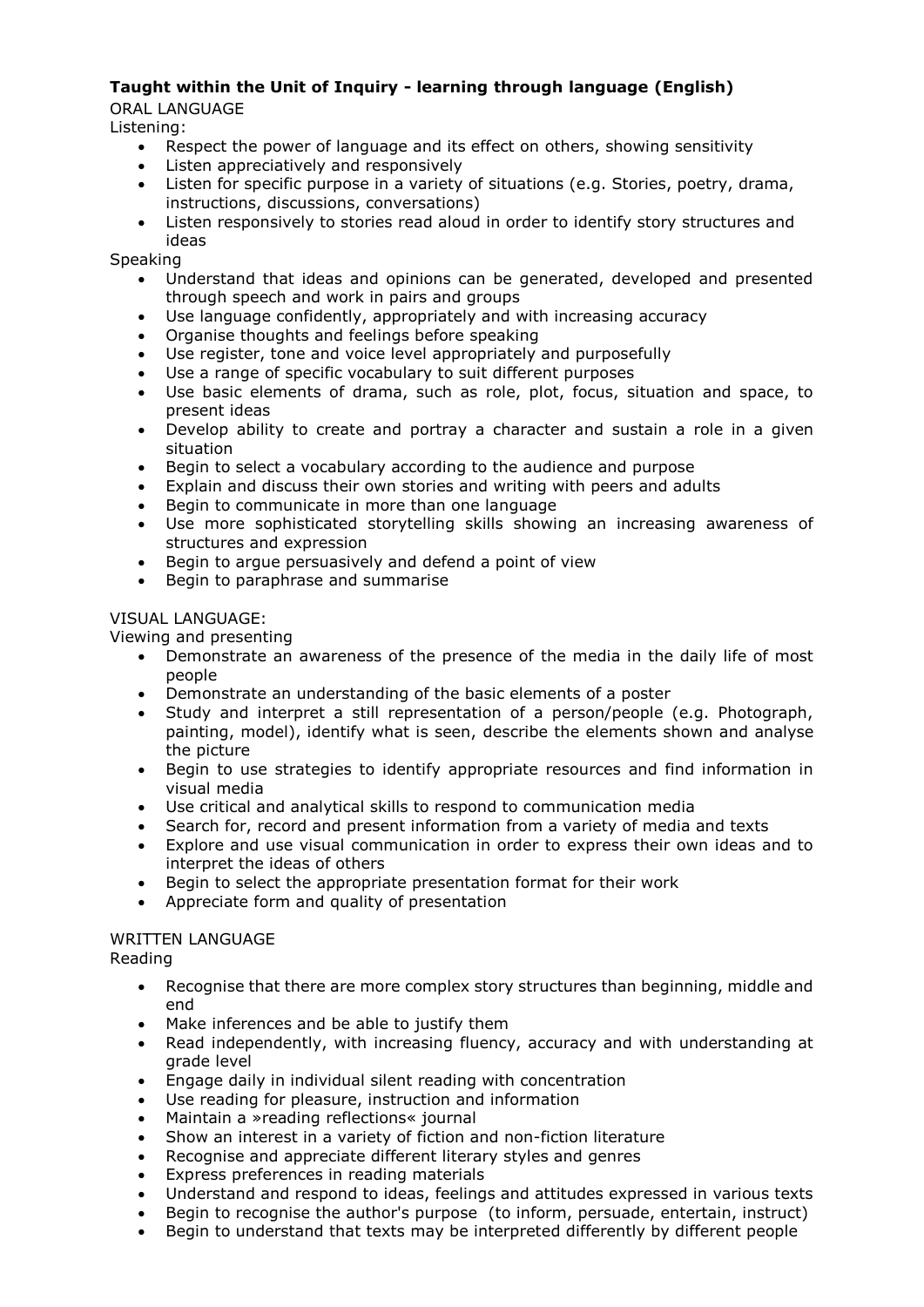- Identify and describe elements of a story (setting, plot, characters)
- Read to skim and scan in order to find specific information quickly
- Respond to text by identifying the main idea, recognising cause and effect, distinguishing between fact and opinion, questioning, and drawing conclusions
- Read text aloud with increasing fluency, expression and with regard to punctuation
- Locate, select and use reference books, dictionaries and it to find information

#### Writing

- Experience and appreciate different types of writing structures and styles
- Write legibly in cursive writing; write in consistent, legible style
- Use appropriate punctuation to support meaning at the grade level
- Write according to writing process steps
- Demonstrate an increasing understanding of how and why grammar works
- Accurately spell high–frequency and familiar words and apply their knowledge of spelling patterns using a range of strategies to spell words of increasing complexity
- Begin to select vocabulary according to the audience and purpose
- Use content-specific vocabulary which may be connected to the unit of inquiry
- Write descriptive, narrative or information paragraph with a topic sentence, supporting details and closing sentence
- Write for a range of purposes, both creative and informational, for themselves and others
- Write independently with confidence, demonstrating increasing development of the individual »voice« of the writer
- Respond to the writing of others with sensitivity and respect
- Compose using a range of structures and styles to reflect the particular purpose of the writing (poems, reports, fiction stories)
- Reread their written work in order to make revisions and improve their writing
- Experiment composing different forms of poetry (sensory, 5w poems) including free verse and those governed by a variety of structures
- Start dividing texts into paragraphs

#### **Taught within the Unit of Inquiry - learning through Mathematics**

Number

- Add and subtract fractions with related denominators in real-life situations
- Add and subtract decimals in real-life situations, including money

Measurement

- Begin to understand that measures can fall between numbers on a measurement scale, for example, 3½ kg, between 4 cm and 5 cm
- Understand relationships between units, for example, metres, centimetres
- Select appropriate tools and units of measurement

## **Taught within the Unit of Inquiry - learning through Visual Arts**

Creating

- As a group, plan and make specific choices of tools and processes when drawing and marking a life – size picture.
- Consider audience when creating art products

#### Responding

• Students sharpen their powers of observation.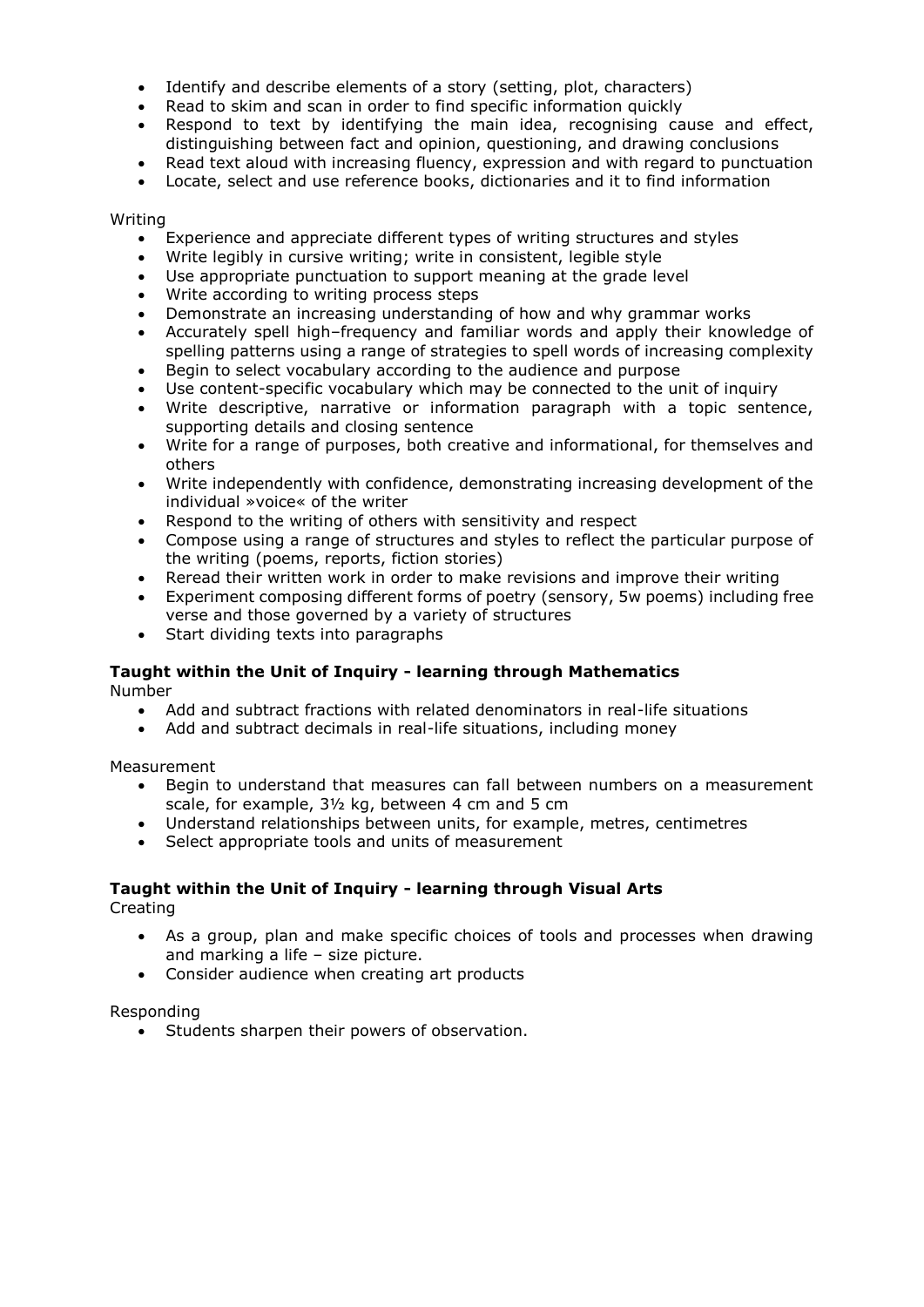#### **Taught within the Unit of Inquiry - Homeroom Lesson – focus on Personal and Social Education**

Identity

 Identify and understand the consequences of actions showing responsibility for self and belongings

Interactions

Students continuously learn to deal with conflicts in an appropriate manner.

Active living

 Students realise how their diet and physical activity may affect their senses and perception; the importance of healthy food and exercise; balance of work and play

#### **Taught within the Unit of Inquiry - learning through Music**

Responding

- Sing independently, on pitch and in rhythm, with appropriate timbre, diction, and posture, and maintain a steady tempo.
- Perform easy rhythmic, melodic and chord patterns accurately and independently on a variety of instruments in the classroom.
- Begin to read and notate using values of whole, half note, dotted half note, quarter note, eight note, and pauses. Use notation symbols independently.
- Respond and describe music characteristics or specify music events while listening to music.

Creating

- Explore vocal sounds, rhythms, instruments, timbres to communicate ideas.
- Create sound effects to complement a story, rhyme, picture or song.
- Improvise ostinato accompaniments.
- Create dancing movements on sung or music listened to using body percussion and objects in the classroom.
- Create music to represent different styles and/or natural phenomena.

#### **Taught within the Unit of Inquiry - learning through PE**

HEALTH-RELATED FITNESS

Recognize the physical changes that occur to their bodies when exercising;

- are able to measure heart rate and understand the difference of it when resting or exercising;
- **•** get aware of importance of body flexibility.
- develop an appreciation of the role physical fitness plays in achieving and maintaining a personal sense of well-being;